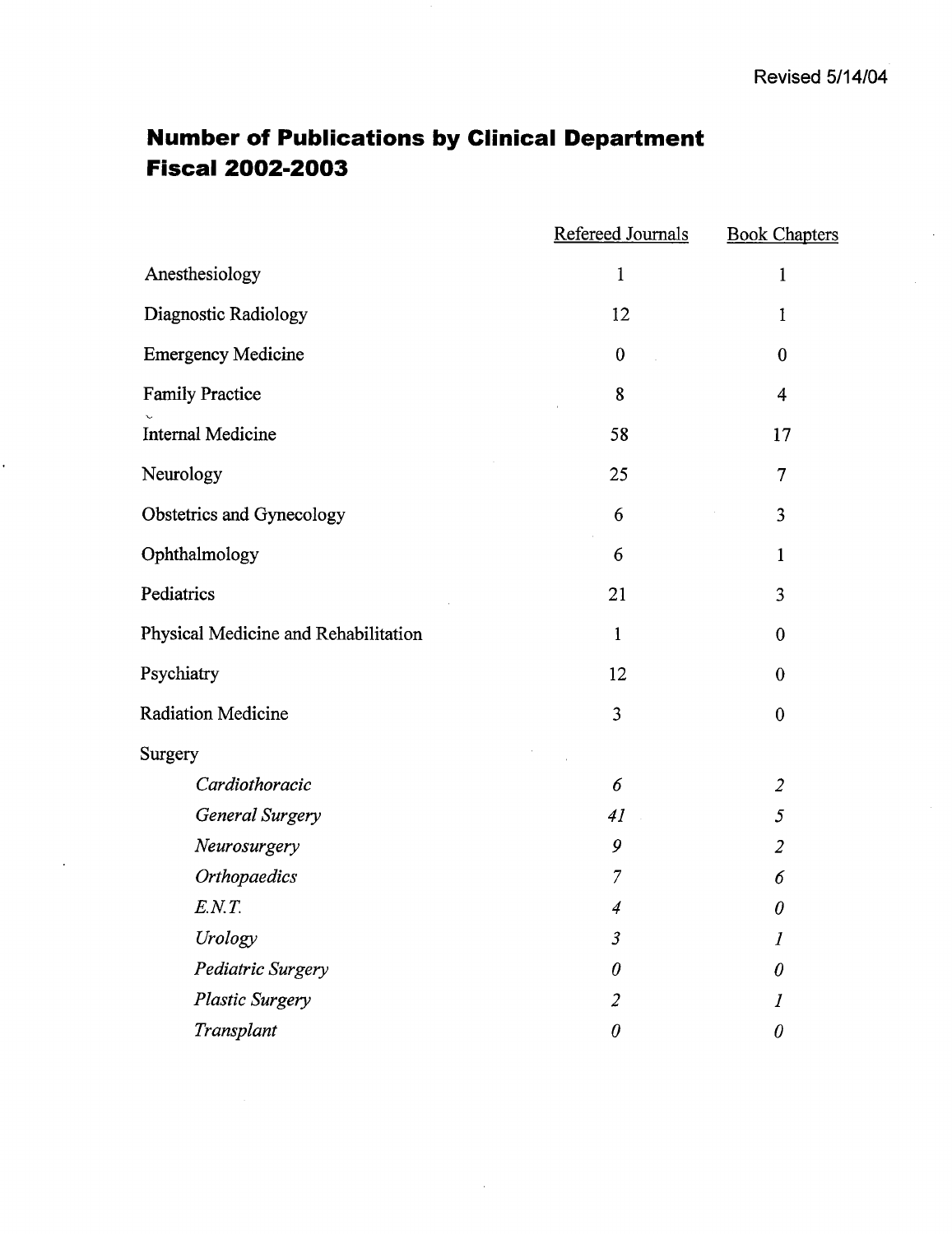|                               |                                    | 2002-2003                      |                                    |                                |                            | 2001-2002                      |                                    |                                |
|-------------------------------|------------------------------------|--------------------------------|------------------------------------|--------------------------------|----------------------------|--------------------------------|------------------------------------|--------------------------------|
| <b>Division</b>               | <b>Referred</b><br><b>Journals</b> | <b>Book</b><br><b>Chapters</b> | <b>Full-time</b><br><b>Faculty</b> | <b>Full-time</b><br>Clin. Fac. | <b>Referred</b><br>Journal | <b>Book</b><br><b>Chapters</b> | <b>Full-time</b><br><b>Faculty</b> | <b>Full-time</b><br>Clin. Fac. |
| <b>Cardiothoracic Surgery</b> | 6.                                 |                                | 10                                 | 8                              | 9                          |                                | 8                                  | 6                              |
| <b>General Surgery</b>        | 41                                 | 5                              | 23                                 | 22                             | 34                         | Д                              | 22                                 | 21 <sup>2</sup>                |
| Neurosurgery                  | 9                                  | 2                              | 10                                 | 6                              | 4                          |                                | 11                                 | 6                              |
| Orthopaedic Surgery           |                                    | 6                              | 16                                 | 16                             | 9                          | G                              | 14                                 | 14                             |
| <b>JENT</b>                   | 4                                  | 0                              |                                    | 6                              | ŋ                          | J.                             |                                    | 6                              |
| Urology                       | 3                                  |                                | 4                                  | 3                              | 5                          |                                | 6                                  | 5                              |
| Pediatric Surgery             | 0                                  |                                |                                    | ົ                              |                            |                                | 3                                  | 3                              |
| <b>Plastic Surgery</b>        | $\mathbf{2}$                       |                                | C                                  | 5                              | 4                          |                                | 4                                  | 4                              |
| Transplant                    | 8                                  | 0                              | 4                                  | 4                              |                            |                                | 4                                  | 4                              |
| <b>Total</b>                  | 80                                 | 17                             | 81                                 | 72                             | 68                         | 20                             | 79                                 | 69                             |

 $\mathcal{L}(\mathcal{L}(\mathcal{L}(\mathcal{L}(\mathcal{L}(\mathcal{L}(\mathcal{L}(\mathcal{L}(\mathcal{L}(\mathcal{L}(\mathcal{L}(\mathcal{L}(\mathcal{L}(\mathcal{L}(\mathcal{L}(\mathcal{L}(\mathcal{L}(\mathcal{L}(\mathcal{L}(\mathcal{L}(\mathcal{L}(\mathcal{L}(\mathcal{L}(\mathcal{L}(\mathcal{L}(\mathcal{L}(\mathcal{L}(\mathcal{L}(\mathcal{L}(\mathcal{L}(\mathcal{L}(\mathcal{L}(\mathcal{L}(\mathcal{L}(\mathcal{L}(\mathcal{L}(\mathcal{$ 

 $\mathcal{L}_{\text{max}}$  and  $\mathcal{L}_{\text{max}}$  are the set of the set of the set of the set of the set of the set of the set of the set of the set of the set of the set of the set of the set of the set of the set of the set of the set o

 $\mathcal{L}(\mathcal{L}(\mathcal{L}))$  and  $\mathcal{L}(\mathcal{L}(\mathcal{L}))$  . The contribution of  $\mathcal{L}(\mathcal{L})$ 

 $\mathcal{L}(\mathcal{L}^{\mathcal{L}})$  and  $\mathcal{L}(\mathcal{L}^{\mathcal{L}})$  and  $\mathcal{L}(\mathcal{L}^{\mathcal{L}})$ 

 $\mathcal{L}(\mathcal{L}(\mathcal{L}(\mathcal{L}(\mathcal{L}(\mathcal{L}(\mathcal{L}(\mathcal{L}(\mathcal{L}(\mathcal{L}(\mathcal{L}(\mathcal{L}(\mathcal{L}(\mathcal{L}(\mathcal{L}(\mathcal{L}(\mathcal{L}(\mathcal{L}(\mathcal{L}(\mathcal{L}(\mathcal{L}(\mathcal{L}(\mathcal{L}(\mathcal{L}(\mathcal{L}(\mathcal{L}(\mathcal{L}(\mathcal{L}(\mathcal{L}(\mathcal{L}(\mathcal{L}(\mathcal{L}(\mathcal{L}(\mathcal{L}(\mathcal{L}(\mathcal{L}(\mathcal{$ 

 $\sim 10^{-1}$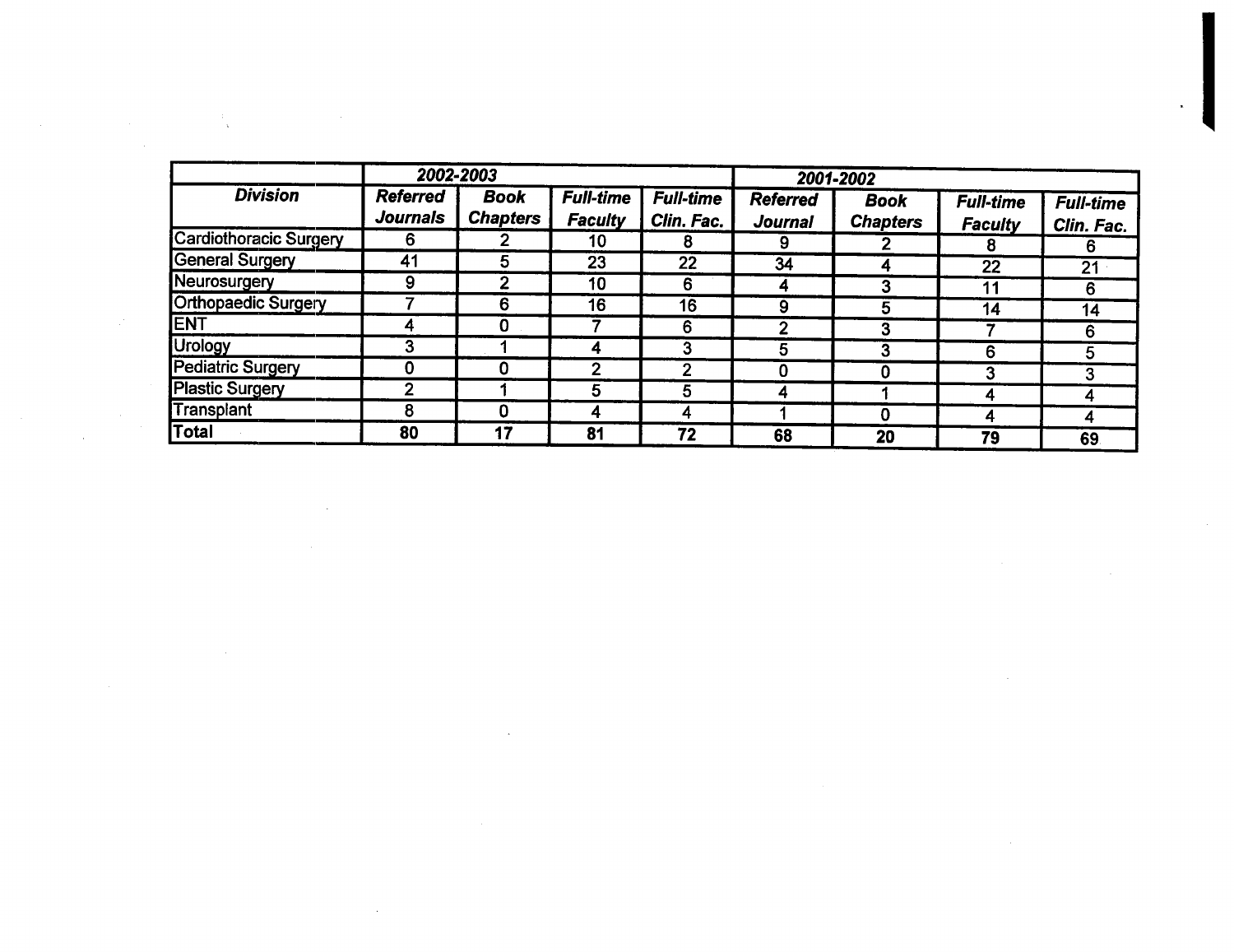#### **Sum of All Divisions**

Page 4

Research and Academic Productivity

|                                                        | 1998-1999            |                                                                                 | %Chng               |                           | 1999-2000                                                                | % <b>Chnq</b>                 |                           | 2000-2001                                                          | %Chnq                              |                           | 2001-2002                                                          | %Chnq                       |                      | 2002-2003                                                          |                                   |
|--------------------------------------------------------|----------------------|---------------------------------------------------------------------------------|---------------------|---------------------------|--------------------------------------------------------------------------|-------------------------------|---------------------------|--------------------------------------------------------------------|------------------------------------|---------------------------|--------------------------------------------------------------------|-----------------------------|----------------------|--------------------------------------------------------------------|-----------------------------------|
| <b>Grants Submitted</b>                                | <b>Number</b>        | <b>Dollar</b>                                                                   |                     | <b>Number</b>             | <b>Dollar</b>                                                            |                               | <b>Number</b>             | <b>Dollar</b>                                                      |                                    | <b>Number</b>             | <b>Dollar</b>                                                      |                             |                      |                                                                    | %Chnq                             |
| <b>NIH</b><br>Other                                    | 24<br>16             | \$17,118,852 1750%<br>\$2,775,323 (48%)                                         |                     | 20<br>22                  | \$18,326,438<br>\$3,130,276                                              | 7%<br>13%                     | 10<br>21                  | \$5,825,882 (68%)<br>\$1,707,334                                   | (45%)                              | 11                        | \$6,138,377                                                        | 5%                          | <b>Number</b><br>18  | <b>Dollar</b><br>\$11,344,483                                      | 85%                               |
| Contract<br>Med Center                                 | 23<br>8              | \$1,956,667<br>\$111,861                                                        | 548%                | 13                        | \$2,164,657<br>\$111,072                                                 | 11%<br>(1%)                   | 11<br>5                   | \$1,193,799<br>\$68,056                                            | (45%)<br>(39%)                     | 15<br>19<br>3             | \$1,798,708<br>\$1,724,779                                         | 5%<br>44%                   | 31                   | \$8,450,591<br>\$1,611,629                                         | 370%<br>(7%)                      |
| Total                                                  | 71                   | \$21,962,703 236%                                                               |                     | 62                        | \$23,732,443                                                             | 8%                            | 47                        | \$8,795,071                                                        | (63%)                              | 48                        | \$45,000<br>\$9,706,864                                            | (34%)<br>10%                | 6<br>72              | \$89,887<br>\$21,496,590                                           | 100%<br>121%                      |
| <b>Grants Funded</b>                                   |                      |                                                                                 |                     |                           |                                                                          |                               |                           |                                                                    |                                    |                           |                                                                    |                             |                      |                                                                    |                                   |
| <b>NIH</b><br>Other<br>Contract<br>Med Center<br>Total | 17<br>18<br>49<br>88 | $$2,150,288$ (21%)<br>\$1,028,656<br>\$568,036 (14%)<br>\$62,064<br>\$3,809,044 | 47%<br>315%<br>(7%) | 17<br>23<br>47<br>5<br>92 | \$1,513,423 (30%)<br>\$1,362,702<br>\$575,724<br>\$43,676<br>\$3,495,525 | 32%<br>1%<br>$(30\%)$<br>(8%) | 15<br>19<br>40<br>3<br>77 | \$2,186,482<br>\$1,360,127<br>\$635,748<br>\$33,090<br>\$4,215,447 | 44%<br>(0%)<br>10%<br>(24%)<br>21% | 18<br>16<br>49<br>4<br>87 | \$2,271,763<br>\$1,439,374<br>\$668.242<br>\$43,947<br>\$4,423,326 | 4%<br>6%<br>5%<br>33%<br>5% | 14<br>21<br>40<br>78 | \$2,210,592<br>\$2,705,248<br>\$643,441<br>\$86,000<br>\$5,645,281 | (3%)<br>88%<br>(4%)<br>96%<br>28% |

Grants Submitted - represents the number and dollar amount of any grant submitted during a given fiscal year.

 $-MH$ 

- Other - any grant submitted which is not NIH or Contract or Medical Center

- Contract - industrial sponsored agreements; generally human clinical studies

- Med Center - internally sponsored awards (eg. awards through the Dean or Vice Chancellor)

Grants Funded - represents the number and dollar amount of any grant funded during a given fiscal year. Grant dollars awarded are credited only to the fiscal year in which the dollars were received. If the award year cross

| Research Space Allocated (Net Ft2) | 12,097     |                 |           |       |      |        |         |        |
|------------------------------------|------------|-----------------|-----------|-------|------|--------|---------|--------|
| Funding/Square Foot (\$/Ft2)       | <b>215</b> | 12.196<br>\$287 | 1%<br>-9% | 1,495 | (6%) | 12,099 | 5%      | .1,427 |
|                                    |            |                 |           | \$367 | 28%  | \$366  | $(0\%)$ | \$494  |

Research Space Allocated - represents the sum of all square feet of laboratory space assigned to a division.

Funding per Square Foot - is a calculated number, sum of all award dollars per fiscal year divided by a division's research space allocated.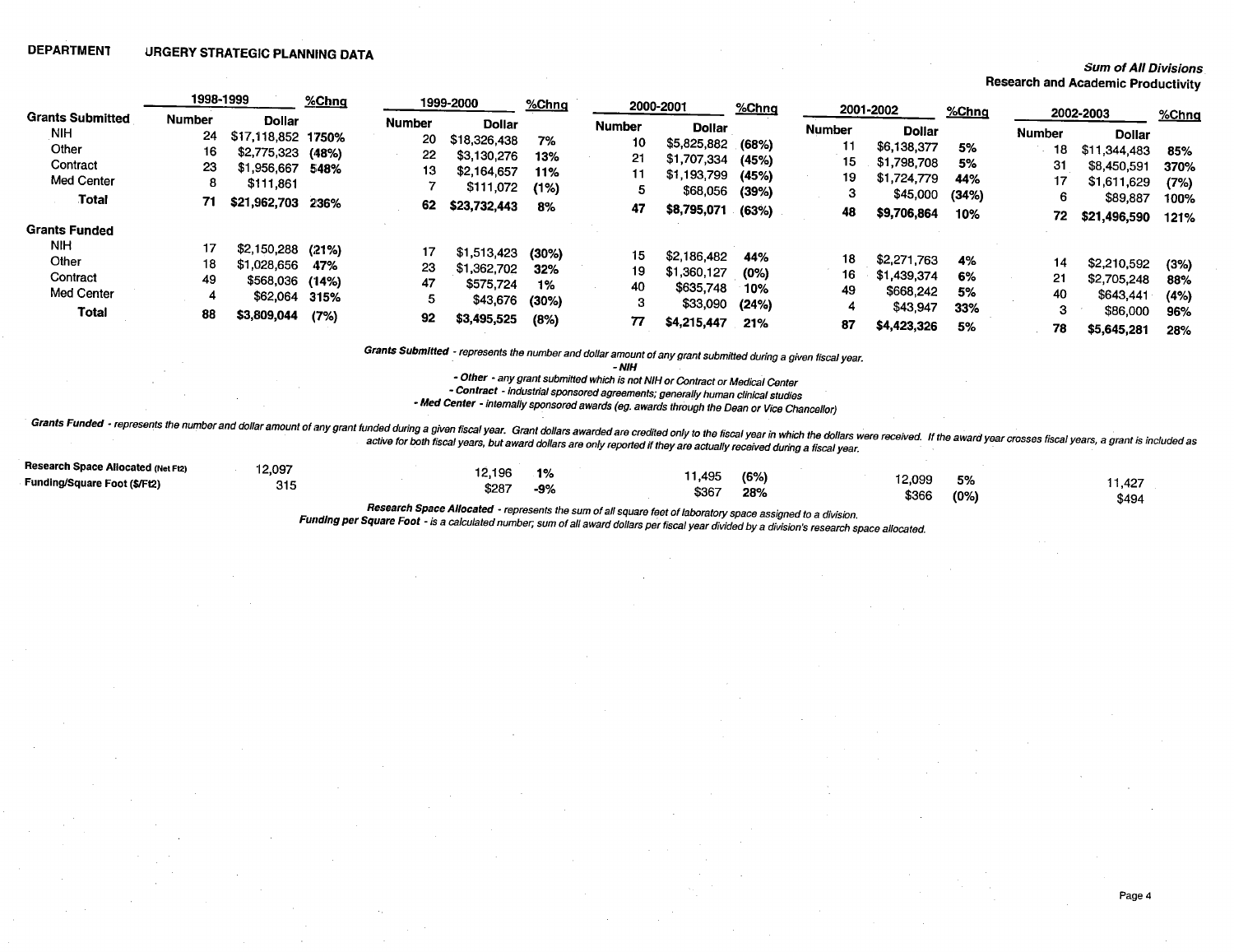## DEPARTMENT OW REARY STRATEGIC PLANNING DATA THE SUM OF ALL DIVISIONS SUM OF ALL DIVISIONS

Research and Academic Productivity

|                                  | 1998-1999     | %Chng  | 1999-2000     | $%$ Chng | 2000-2001 | %Chng  | 2001-2002     | %Chng  | 2002-2003     | %Chng  |
|----------------------------------|---------------|--------|---------------|----------|-----------|--------|---------------|--------|---------------|--------|
| <b>Publications</b>              | <b>Number</b> |        | <b>Number</b> |          | Number    |        | <b>Number</b> |        |               |        |
| <b>Refereed Journal Articles</b> | 79            | $-2%$  | 107           | 35%      | 116       | 8%     |               |        | <b>Number</b> |        |
| Books/Book Chapters              | 25            | 79%    | 14            | -44%     |           |        | 73            | $-37%$ | 80            | 10%    |
| Abstracts                        | 32            | -16%   |               |          | 25        | 79%    | 20            | -20%   | 17            | $-15%$ |
|                                  |               |        | 26            | -19%     | 41        | 58%    | 13            | -68%   | 13            | 0%     |
| Total                            | 136           | 2%     | 147           | 8%       | 182       | 24%    | 106           | $-42%$ | 110           | 4%     |
| <b>Presentations</b>             |               |        |               |          |           |        |               |        |               |        |
| National                         | 135           | 63%    | 91            | $-33%$   | 145       | 59%    | 110           |        |               |        |
| International                    | 44            | $-21%$ | 43            | $-2%$    | 80        |        |               | -24%   | 106           | $-4%$  |
| Total                            | 179           |        |               |          |           | 86%    | 41            | -49%   | -41           | 0%     |
|                                  |               | 29%    | 134           | $-25%$   | 225       | 68%    | 151           | $-33%$ | 147           | $-3%$  |
| <b>Professional Activity</b>     |               |        |               |          |           |        |               |        |               |        |
| <b>Study Sections</b>            | 24            | 4%     | 21            | $-13%$   | 18        | $-14%$ | 20            | 11%    | 20            | 0%     |
| <b>Grant Reviewer</b>            | 18            | 64%    | 26            | 44%      | 20        | $-23%$ | 23            | 15%    |               |        |
| <b>Editor/Editorial Board</b>    | 40            | 18%    | 47            | 18%      | 39        | $-17%$ |               |        | 19            | $-17%$ |
| <b>Manuscript Reviewer</b>       | 118           | 15%    | 130           | 10%      |           |        | 40            | 3%     | 46            | 15%    |
| <b>Total</b>                     |               |        |               |          | 134       | 3%     | 178           | 33%    | 163           | -8%    |
|                                  | 200           | .17%   | 224           | 12%      | 211       | $-6%$  | 261           | 24%    | 248           | $-5%$  |

Publications - All information is taken from the Faculty Database; Annual Report-Faculty Productivity Statistics. To ensure the highest quality of publication activity is reported, only the categories Refereed Journal Arti

Presentations - All national and international presentations made by division faculty are reported by fiscal year.

Professional Activity - To ensure the highest quality of professional activity is reported, only regional, national and international professional activities in the categories of Study Section, Grant Reviewer/Review Panels Board/Manuscript Reviewer, and Journal Manuscript Reviewer were reported, i.e., no state or local professional activity is reported in any category and categories such as Public Service were not included.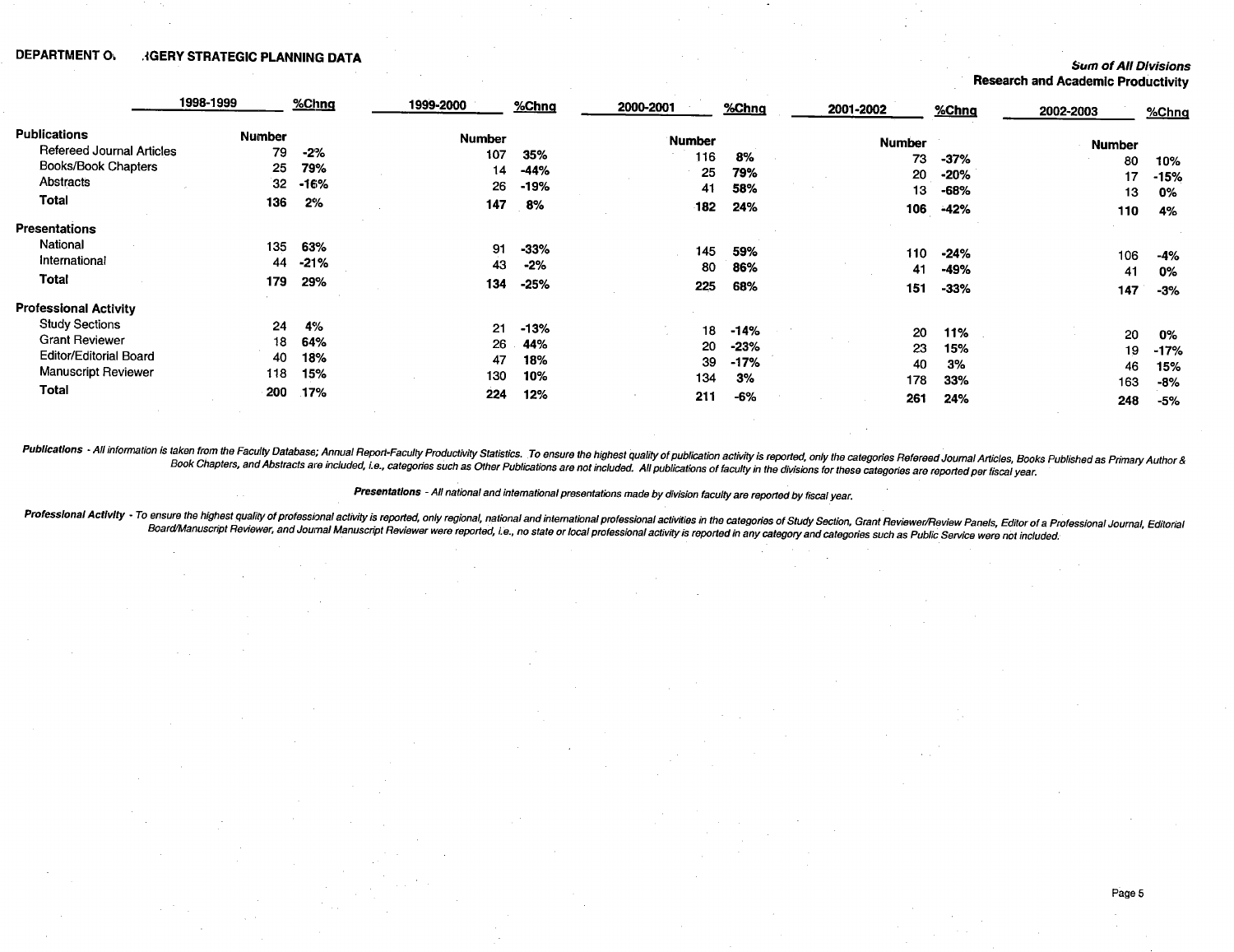#### DEPARTMENT C. JURGERY STRATEGIC PLANNING DATA **Fiscal Years 2000-01 to 2002-03**

#### **Orthopaedic Surgery**

Research and Academic Productivity

|                         |        | 1998-1999      | %Chng       | 1999-2000     |                 | % <b>Chnq</b> |               | 2000-2001     | %Chng       | 2001-2002     |               | %Chna       |               | 2002-2003     | %Chng       |
|-------------------------|--------|----------------|-------------|---------------|-----------------|---------------|---------------|---------------|-------------|---------------|---------------|-------------|---------------|---------------|-------------|
| <b>Grants Submitted</b> | Number | <b>Dollar</b>  |             | <b>Number</b> | <b>Dollar</b>   |               | <b>Number</b> | <b>Dollar</b> |             | <b>Number</b> | <b>Dollar</b> |             | <b>Number</b> | <b>Dollar</b> |             |
| <b>NIH</b>              |        | \$169,730      |             |               |                 | $$0$ (100%)   |               | \$0           |             |               | \$0           |             |               | \$0           |             |
| Other                   | O      | \$0            |             |               | \$0             |               |               | \$0           |             |               | \$0           |             | 2.            | \$46,080      |             |
| Contract                |        | \$18,075 (32%) |             |               |                 | $$0$ (100%)   | з             | \$97,146      |             |               |               | $$0$ (100%) |               | \$0           |             |
| Med Center              |        | \$29,250       |             |               | \$28,840        | (1%)          |               |               | $$0$ (100%) |               | \$15,000      |             |               |               | $$0$ (100%) |
| <b>Total</b>            | 4      | \$217,055      | 720%        | 2             | \$28,840        | (87%)         | 3             | \$97,146      | 237%        |               | \$15,000      | (85%)       | 2             | \$46,080      | 207%        |
| <b>Grants Funded</b>    |        |                |             |               |                 |               |               |               |             |               |               |             |               |               |             |
| <b>NIH</b>              |        | \$0            |             | 0             | \$0.            |               | 0             | \$0           |             | 0             | \$0           |             |               | \$0           |             |
| Other                   |        | \$38,075       |             |               | $$10,000$ (74%) |               |               |               | $$0$ (100%) |               | \$0           |             | 3.            | \$46,080      |             |
| Contract                | 9      |                | $$0$ (100%) |               | \$0             |               |               | \$3,750       |             |               | \$68,346      | 1723%       |               |               |             |
| Med Center              |        | \$14,400       |             |               | \$19,600        | 36%           |               | \$25,090      | 28%         |               | -50           | (100%)      |               | \$15,000      | $$0$ (100%) |
| <b>Total</b>            | 13     | \$52,475       | (39%)       | 10            | \$29,600        | (44%)         | 6             | \$28,840      | (3%)        | з             | \$68,346      | 137%        | 5.            | \$61,080      | (11%)       |

Grants Submitted - represents the number and dollar amount of any grant submitted during a given fiscal year.

NIH

- Other - any grant submitted which is not NIH or Contract or Medical Center

- Contract - industrial sponsored agreements; generally human clinical studies

- Med Center - internally sponsored awards (eg. awards through the Dean or Vice Chancellor)

Grants Funded - represents the number and dollar amount of any grant funded during a given fiscal year. Grant dollars awarded are credited only to the fiscal year in which the dollars were received. If the award year cross

| <b>Research Space Allocated (Net F</b> |   |  |     |
|----------------------------------------|---|--|-----|
| <b>Funding/Square Foot (\$/Ft2)</b>    | ы |  | \$0 |

Research Space Allocated - represents the sum of all square feet of laboratory space assigned to a division. Funding per Square Foot - is a calculated number, sum of all award dollars per fiscal year divided by a division's research space allocated.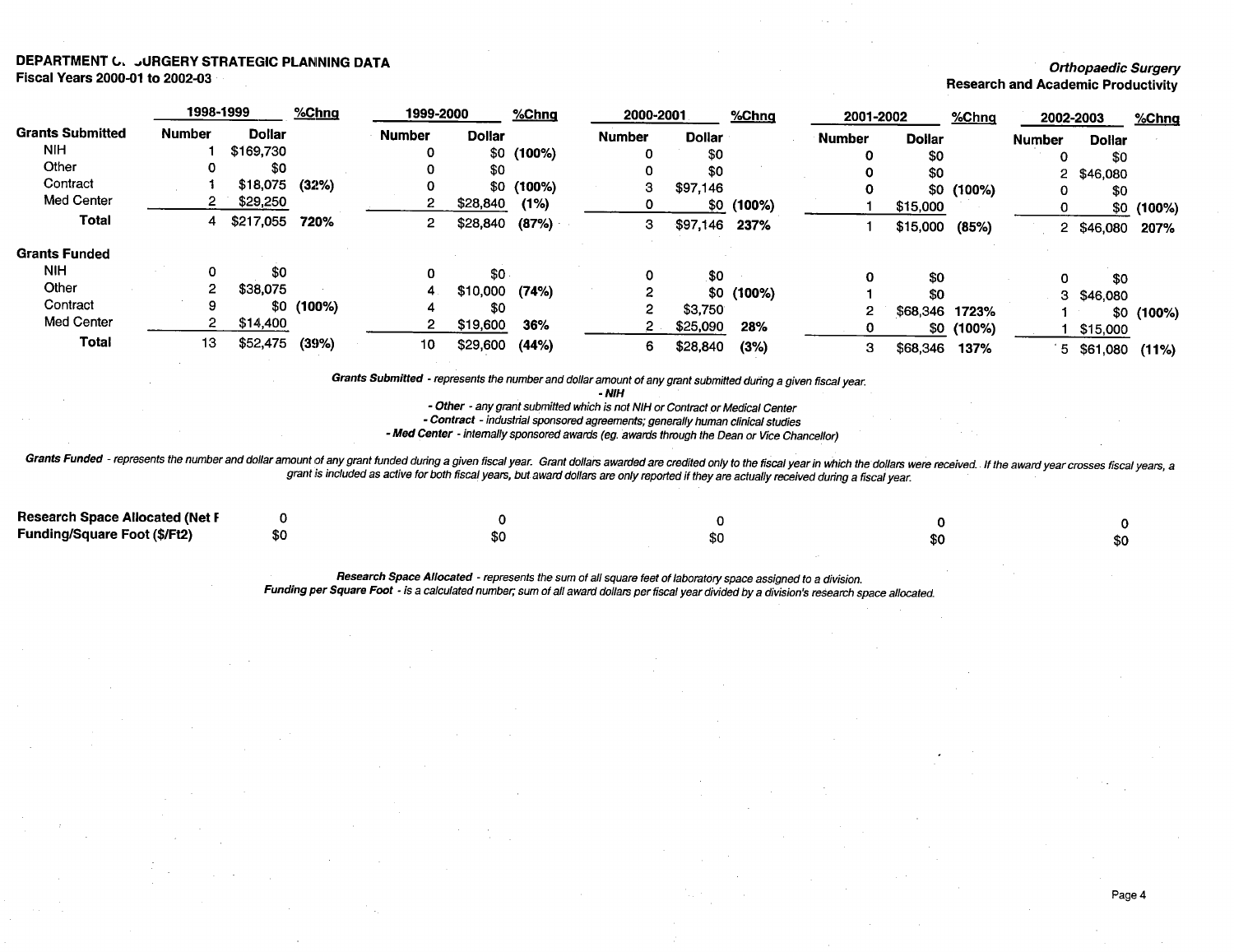## DEPARTMENT LURGERY STRATEGIC PLANNING DATA<br>Fiscal Years 2000-01 to 2002-03 orthopaedic Surgery China Long Fiscal Year 2000-01 to 2002-03 Curgery Productivity<br>Fiscal Years 2000-01 to 2002-03 Research and Academic Productivity

|                                  | 1998-1999       | %Chng   | 1999-2000 |               | %Chng   | 2000-2001     | %Chng | 2001-2002     | %Chng | 2002-2003     | %Chng |
|----------------------------------|-----------------|---------|-----------|---------------|---------|---------------|-------|---------------|-------|---------------|-------|
| <b>Publications</b>              | <b>Number</b>   |         |           | <b>Number</b> |         | <b>Number</b> |       | <b>Number</b> |       |               |       |
| <b>Refereed Journal Articles</b> | 12 <sub>1</sub> | (14%)   |           | 16            | 33%     | 14            | (13%) | 9.            |       | <b>Number</b> |       |
| <b>Books/Book Chapters</b>       | 5.              | 67%     |           |               | 0(100%) | 9             |       |               | (36%) |               | (22%) |
| Abstracts                        |                 | 0(100%) |           | 0             |         |               |       | 5.            | (44%) | 6             | 20%   |
| <b>Total</b>                     | 17              | (15%)   |           |               |         |               |       | 2             | 100%  |               | (50%) |
|                                  |                 |         |           | 16            | (6%)    | 24            | 50%   | 16            | (33%) | 14            | (13%) |
| <b>Presentations</b>             |                 |         |           |               |         |               |       |               |       |               |       |
| National                         | 40              | 167%    |           | 37            | (8%)    | 43            |       |               |       |               |       |
| International                    | 11              | (54%)   |           |               | (36%)   |               | 16%   | 22            | (49%) | 26            | 18%   |
| <b>Total</b>                     |                 |         |           |               |         | 12            | 71%   | 5.            | (58%) | 2             | (60%) |
|                                  | 51              | 31%     |           | 44            | (14%)   | 55            | 25%   | 27            | (51%) | 28            | 4%    |
| <b>Professional Activity</b>     |                 |         |           |               |         |               |       |               |       |               |       |
| <b>Study Sections</b>            | 3               | 50%     |           |               | 0(100%) | 0             |       |               |       |               |       |
| <b>Grant Reviewer</b>            | 0               |         |           | 0             |         | 0             |       | 0             |       | 0             |       |
| <b>Editor/Editorial Board</b>    | 4               | $0\%$   |           | 9             | 125%    | 5.            |       | 0             |       |               |       |
| <b>Manuscript Reviewer</b>       | 5.              | (29%)   |           | 6.            | 20%     |               | (44%) | 10            | 100%  | 12            | 20%   |
| Total                            | 12              |         |           |               |         | 6.            | 0%    |               | 17%   |               | 0%    |
|                                  |                 | (8%)    |           | 15            | 25%     | 11            | (27%) | 17            | 55%   | 19            | 12%   |

Publications - All information is taken from the Faculty Database; Annual Report-Faculty Productivity Statistics. To ensure the highest quality of publication activity is reported, only the categories Refereed Journal Arti

Presentations - All national and international presentations made by division faculty are reported by fiscal year.

Professional Activity - To ensure the highest quality of professional activity is reported, only regional, national and international professional activities in the categories of Study Section, Grant Reviewer/Review Panels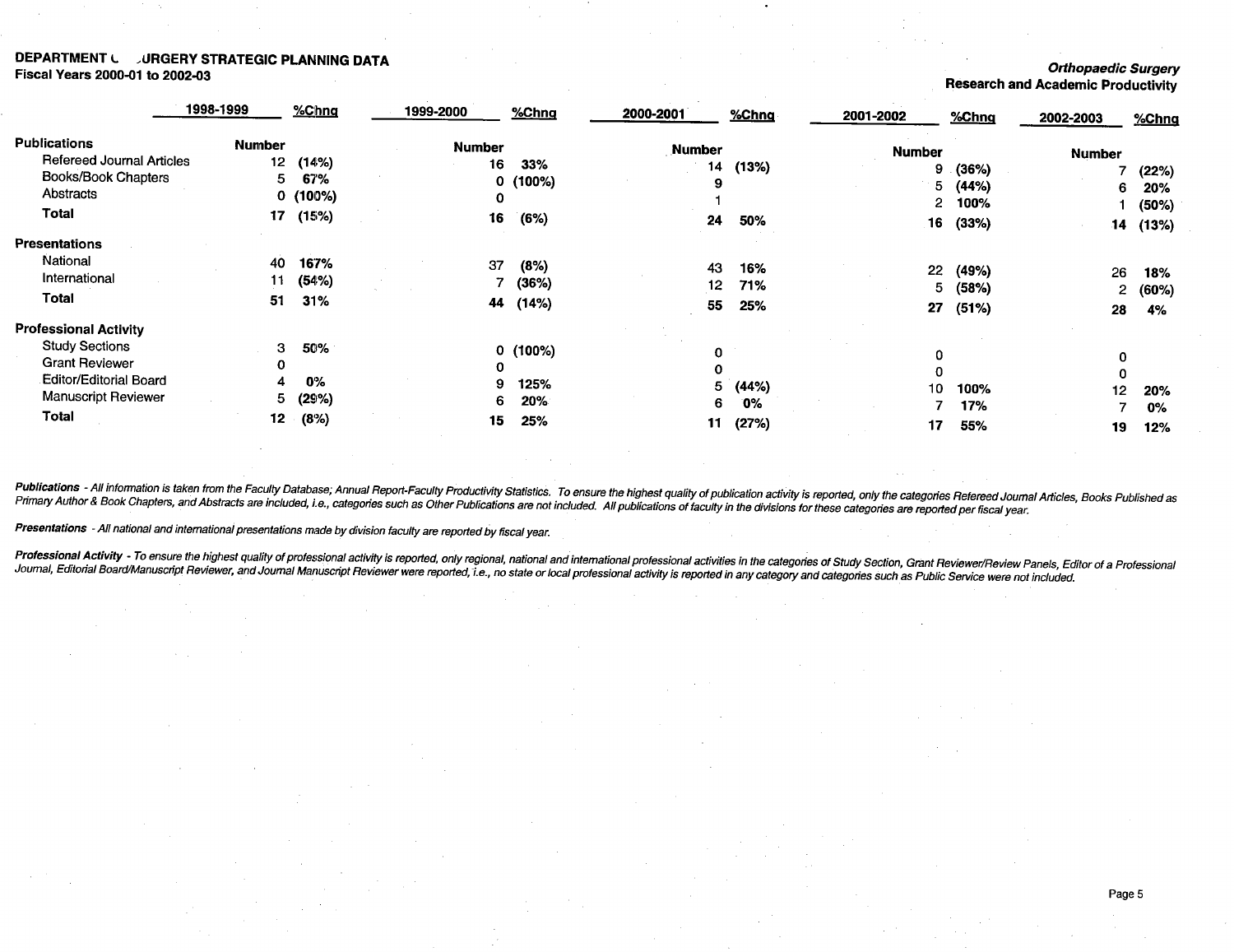## REPORT OF RESEARCH PRODUCTIVITY

1993 -2003

Division of Orthopaedic Surgery

University of Kentucky

Lexington, KY

April 2004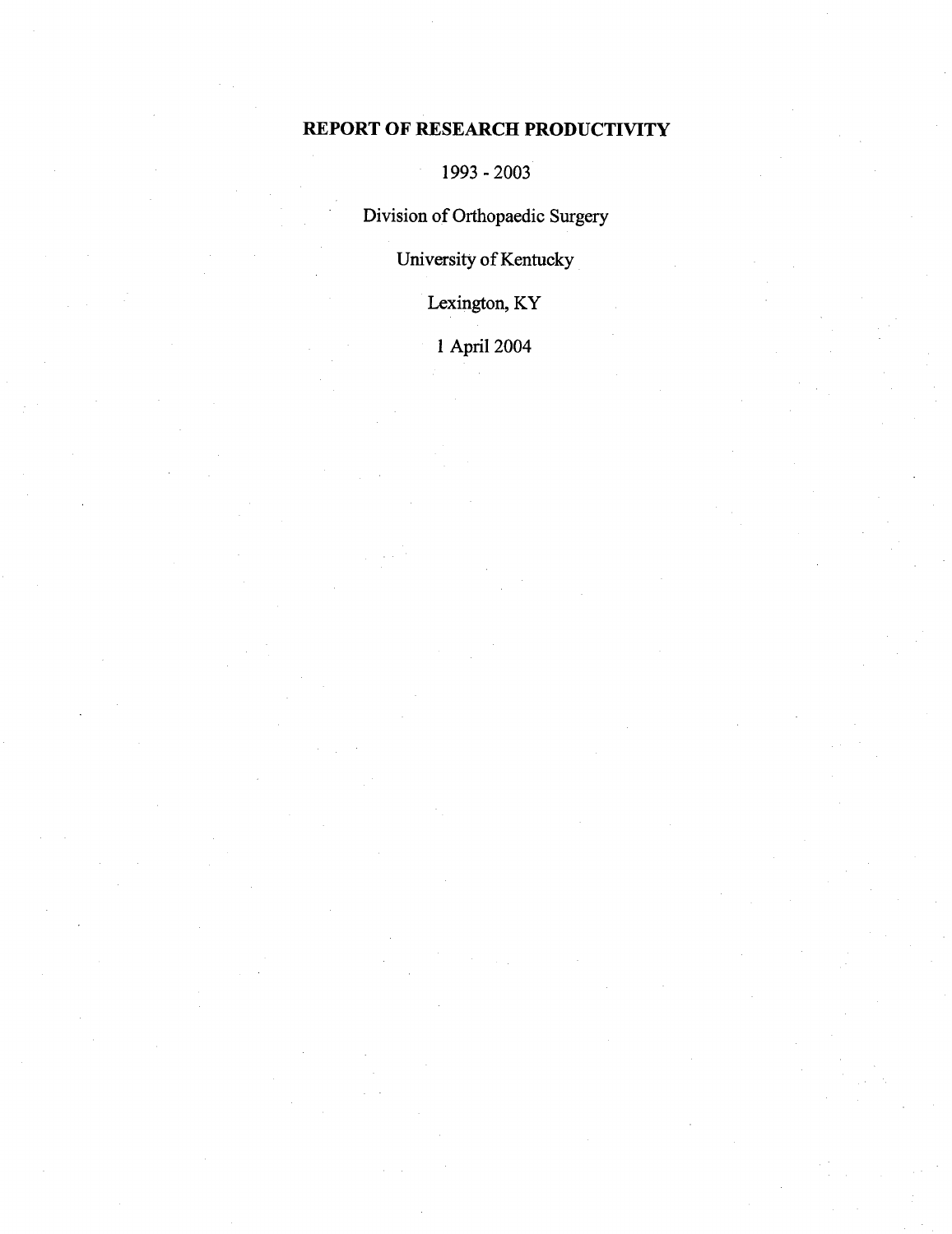### Executive Summary

This report details the faculty research productivity over the period  $1993 - 2003$ . All published and peer reviewed productivity was recorded from faculty that responded to inquiries within the time allotted.

Several noteworthy considerations must be remembered when reading this summary. First, there has been faculty turnover during this period, and some of the faculty was not available within the time allocated to prepare this report. Therefore, their productivity was not included. Notes indicating who such faculty was and their term of employment at UK Orthopaedics are provided. Therefore, the summary presented is a "worst-case" report. Additional information received from this faculty will result in an increased volume of productivity.

Second, the University of Kentucky maintains a database of faculty grant activity. This database is only accurate as far as faculty has completed Internal Approval Forms notifying the University of the receipt of such grant funding. In the past, this was not done on a rigorous basis. IAFs were not completed for an unknown number of funded grants, therefore the numbers presented in this report for grant activity will likely differ from those formally listed by the University.

Third, despite repeated notification to the contrary, the University often fails to recognize receipt of funded grants that do not include overhead dollars. New faculty commonly receives small grants to assist them with commencing their research activities. Such granting agencies often have as a matter of policy that they do not pay overhead expenses. Because of this policy, University accounting systems do not recognize these grants; nevertheless, they are included in this report because they do convey important information regarding faculty productivity. Such start-up grants are also responsible for a number of research publications as well as faculty involvement in the graduate student educational mission of the University.

The summarized University of Kentucky Orthopedic Faculty research productivity forthe period 1993 to 2003 includes the following:

- funded grant requests  $-$  \$2,251,064  $\mathbf{A}$
- $\bf{B}$ peer-reviewed publications - 244
- $\overline{C}$ presentations at scientific conferences - 301 and abstracts
- United States Patent literature 7 D
- $\overline{E}$ books written or edited - 5
- $\mathbf F$ book chapters written - 46

As noted previously, due to faculty underreporting, these are lower limit values for the productivity of the Division for this period.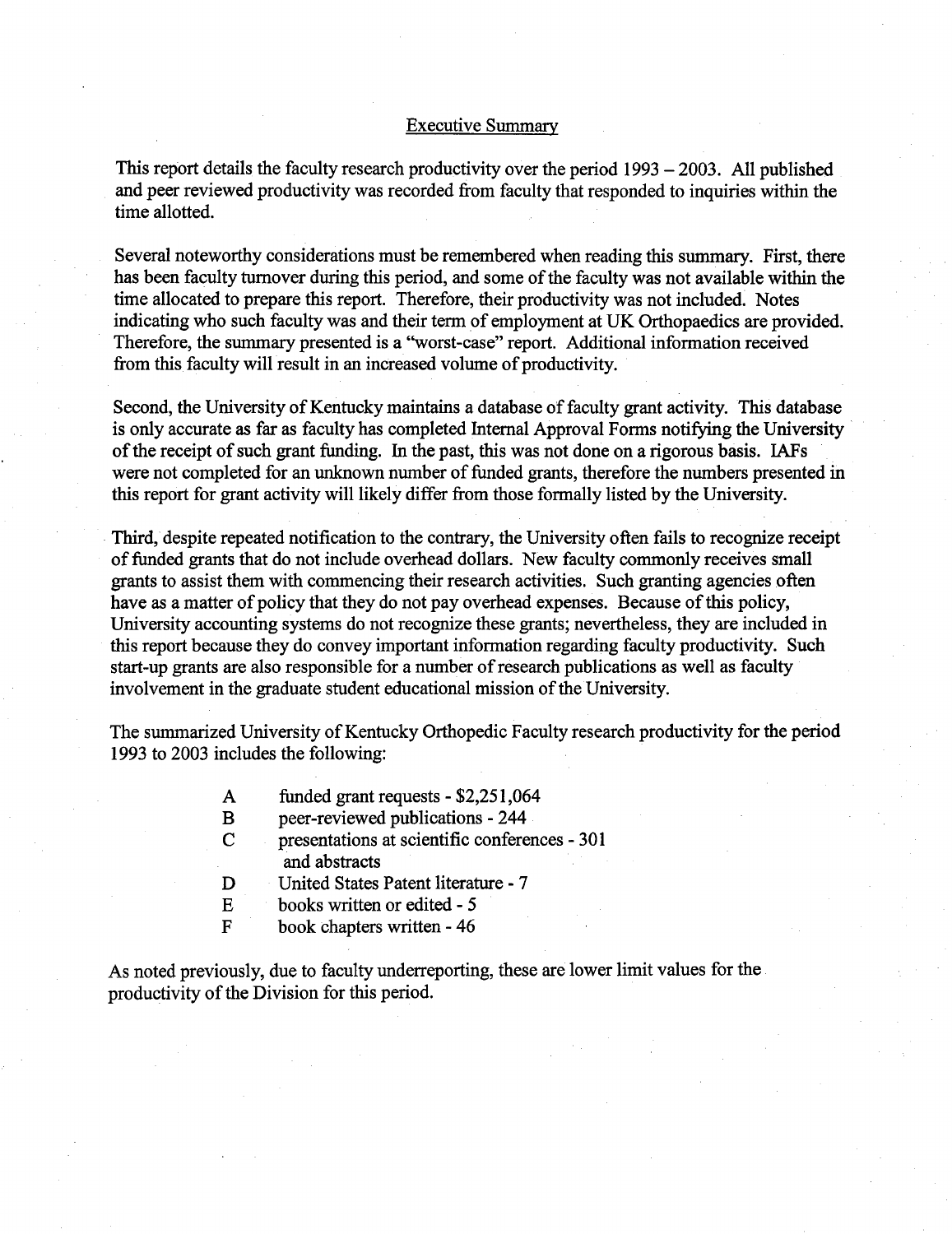## Center for Bioengineering Interview with former director Charles Knapp Current acting director is David Puleo

Thirteen years ago when Herb Cowfer became head of the Division of Orthopedics he contacted the then director Jim Lafferty and said he had some start-up money and wondered about doing some joint biomedical engineering projects. Eventually, a tenure track line was created and Dr. David Pienkowski was hired into the position. He was to develop a joint research activity as liaison with residents and faculty in the division of orthopedics. A small area in the Wintergrin Lab was outfitted and made available for testing various cadavier joint and bone models. It was expected that he would develop clinically related activities with business and industry as well as assisting the young faculty in their research efforts. It is Dr. Knapp's impression that the "revolving door" of faculty cause many of the activities and projects never to be finished and funding did not follow. Dr. Pienkowski finally did get promoted into a tenured track line but with great difficulty. A lot of the defense of thesis done by joint engineering students and orthopedics faculty was actually completed after the faculty had left. Dr. Knapp believes their need to be more commitment from the administration if joint venture is to be utilized.

On the appointment of Dr. Johnson, he noted some research funding but it was to be in a research title series and for three year only. Efforts to recruit a team fell short. Dr. Johnson was not personally involved and difficult to get through to. Dr. Metzer was originally not involved and when it came down to the hiring objected to hiring anyone in a tenure track position. Currently the Center reports to the Dean of the Graduate School.